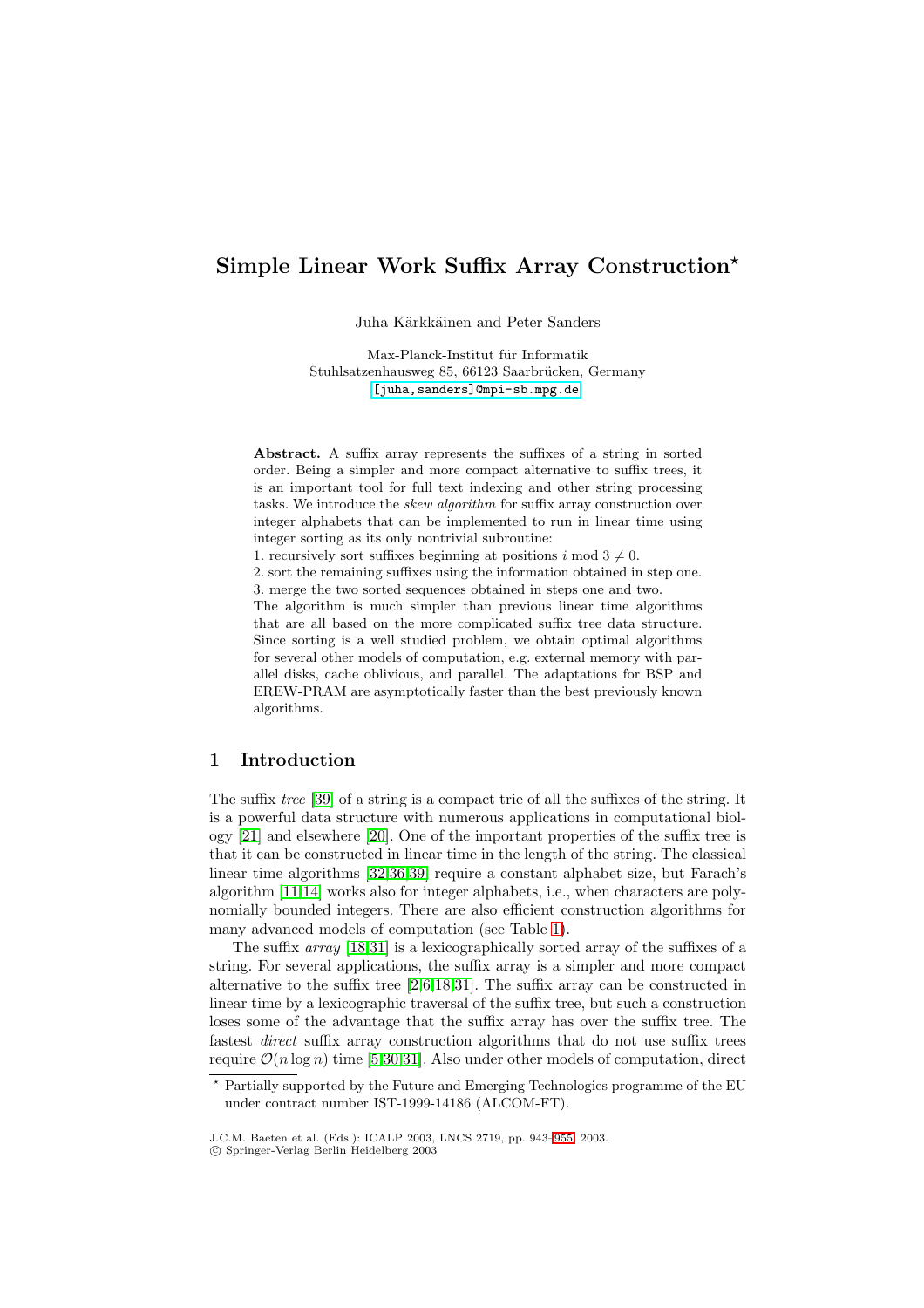algorithms cannot match suffix tree based algorithms [\[9,16\]](#page-9-0). The existence of an I/O-optimal direct algorithm is mentioned as an important open problem in [\[9\]](#page-9-0).

We introduce the *skew algorithm*, the first linear-time direct suffix array construction algorithm for integer alphabets. The skew algorithm is simpler than any suffix tree construction algorithm. (In the appendix, we give a 50 line  $C_{++}$ implementation.) In particular, it is much simpler than linear time suffix tree construction for integer alphabets.

Independently of and in parallel with the present work, two other direct linear time suffix array construction algorithms have been introduced by Kim et al. [\[28\]](#page-10-0), and Ko and Aluru [\[29\]](#page-10-0). The two algorithms are quite different from ours (and each other).

**The skew algorithm.** Farach's linear-time suffix tree construction algorithm [\[11\]](#page-9-0) as well as some parallel and external algorithms [\[12,13,14\]](#page-9-0) are based on the following divide-and-conquer approach:

- 1. Construct the suffix tree of the suffixes starting at odd positions. This is done by reduction to the suffix tree construction of a string of half the length, which is solved recursively.
- 2. Construct the suffix tree of the remaining suffixes using the result of the first step.
- 3. Merge the two suffix trees into one.

The crux of the algorithm is the last step, merging, which is a complicated procedure and relies on structural properties of suffix trees that are not available in suffix arrays. In their recent direct linear time suffix array construction algorithm, Kim et al. [\[28\]](#page-10-0) managed to perform the merging using suffix arrays, but the procedure is still very complicated.

The skew algorithm has a similar structure:

- 1. Construct the suffix array of the suffixes starting at positions  $i \mod 3 \neq 0$ . This is done by reduction to the suffix array construction of a string of two thirds the length, which is solved recursively.
- 2. Construct the suffix array of the remaining suffixes using the result of the first step.
- 3. Merge the two suffix arrays into one.

Surprisingly, the use of two thirds instead of half of the suffixes in the first step makes the last step almost trivial: a simple comparison-based merging is sufficient. For example, to compare suffixes starting at i and j with i mod  $3 = 0$ and  $j \mod 3 = 1$ , we first compare the initial characters, and if they are the same, we compare the suffixes starting at  $i+1$  and  $j+1$  whose relative order is already known from the first step.

**Results.** The simplicity of the skew algorithm makes it easy to adapt to other models of computation. Table [1](#page-2-0) summarizes our results together with the best previously known algorithms for a number of important models of computation. The column "alphabet" in Table [1](#page-2-0) identifies the model for the alphabet  $\Sigma$ .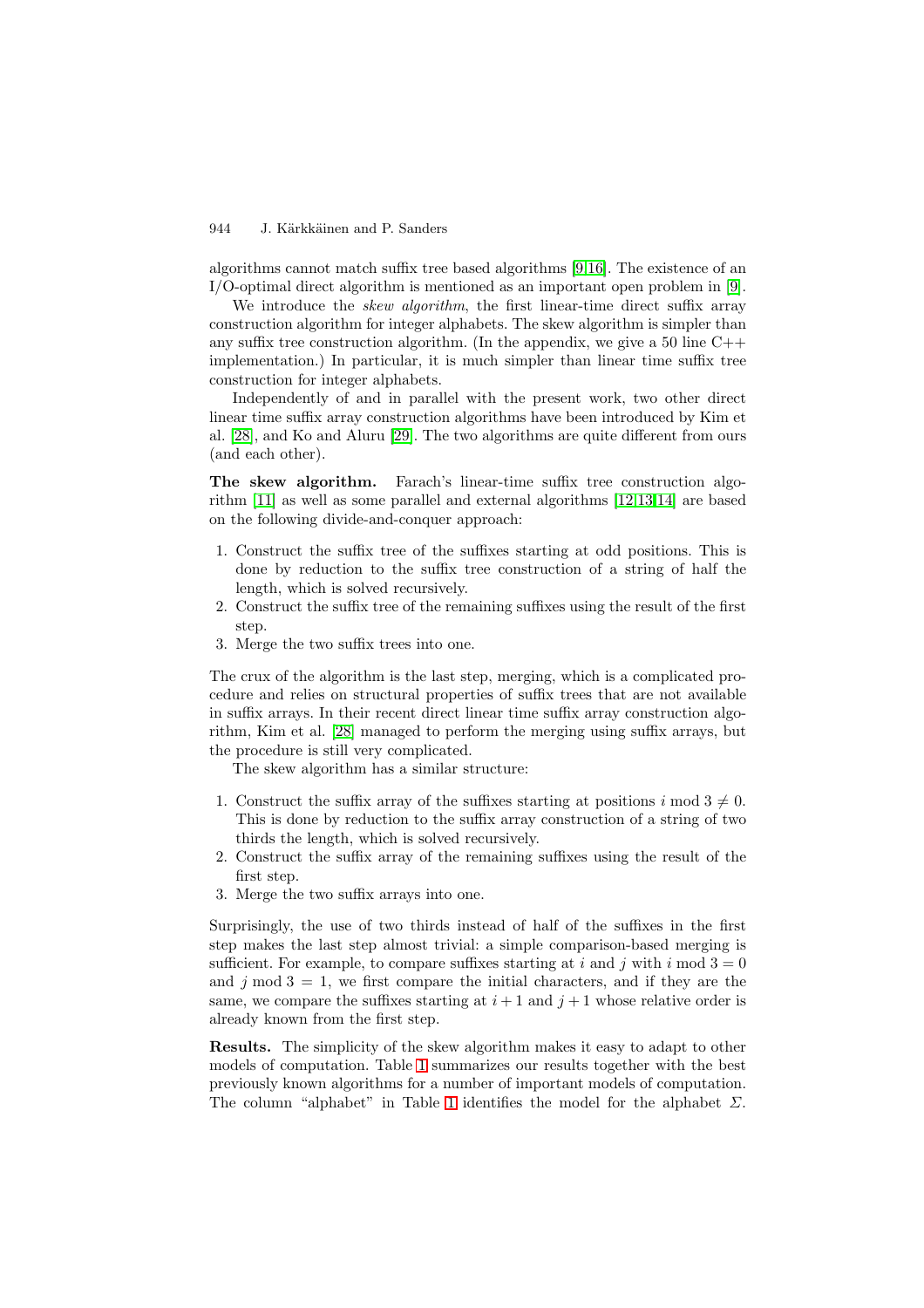<span id="page-2-0"></span>In a constant alphabet, we have  $|\Sigma| = \mathcal{O}(1)$ , an *integer* alphabet means that characters are integers in a range of size  $n^{\mathcal{O}(1)}$ , and *general* alphabet only assumes that characters can be compared in constant time.

**Table 1.** Suffix array construction algorithms. The algorithms in [\[11,12,13,14\]](#page-9-0) are indirect, i.e., they actually construct a suffix tree, which can be then be transformed into a suffix array

| model of computation                                                           | complexity                                                                                                                                                       | alphabet | source                |
|--------------------------------------------------------------------------------|------------------------------------------------------------------------------------------------------------------------------------------------------------------|----------|-----------------------|
| RAM                                                                            | $\mathcal{O}(n \log n)$ time                                                                                                                                     | general  | [31, 30, 5]           |
|                                                                                | $\mathcal{O}(n)$ time                                                                                                                                            | integer  | $[11, 28, 29]$ , skew |
| External Memory [38]<br>$D$ disks, block size $B$ ,<br>fast memory of size $M$ | $\mathcal{O}\left(\frac{n}{DB}\log_{\frac{M}{B}}\frac{n}{B}\log_2 n\right)1/\text{Os}$<br>$\mathcal{O}(n \log_{\frac{M}{2}} \frac{n}{B} \log_2 n)$ internal work | integer  | $\lceil 9 \rceil$     |
|                                                                                | $\mathcal{O}\left(\frac{n}{DB}\log_{\frac{M}{B}}\frac{n}{B}\right)I/Os$<br>$\mathcal{O}(n \log_{\frac{M}{B}} \frac{n}{B})$ internal work                         | integer  | $[14]$ , skew         |
| Cache Oblivious [15]<br>$M/B$ cache blocks of size $B$                         | $\mathcal{O}\left(\frac{n}{B}\log_{\frac{M}{B}}\frac{n}{B}\log_2 n\right)$ cache faults                                                                          | general  | $\lceil 9 \rceil$     |
|                                                                                | $\mathcal{O}\left(\frac{n}{B}\log_{\frac{M}{B}}\frac{n}{B}\right)$ cache faults                                                                                  | general  | $[14]$ , skew         |
| <b>BSP</b> [37]                                                                | $\overline{\mathcal{O}\left(\frac{n\log n}{P} + (L + \frac{gn}{P})\frac{\log^3 n \log P}{\log(n/P)}\right)}$ time                                                | general  | [12]                  |
| $P$ processors<br>h-relation in time $L + gh$                                  | $\mathcal{O}\left(\frac{n\log n}{P} + L\log^2 P + \frac{gn\log n}{P\log(n/P)}\right)$ time                                                                       | general  | skew                  |
| $P = \mathcal{O}(n^{1-\epsilon})$ processors                                   | $\mathcal{O}(n/P + L \log^2 P + gn/P)$ time                                                                                                                      | integer  | skew                  |
| EREW-PRAM [25]                                                                 | $\mathcal{O}(\log^4 n)$ time, $\mathcal{O}(n \log n)$ work                                                                                                       | general  | $[12]$                |
|                                                                                | $\mathcal{O}(\log^2 n)$ time, $\mathcal{O}(n \log n)$ work                                                                                                       | general  | skew                  |
| arbitrary-CRCW-PRAM [25]                                                       | $\mathcal{O}(\log n)$ time, $\mathcal{O}(n)$ work (rand.)                                                                                                        | constant | $[13]$                |
| priority-CRCW-PRAM [25]                                                        | $\mathcal{O}(\log^2 n)$ time, $\mathcal{O}(n)$ work (rand.)                                                                                                      | constant | skew                  |

The skew algorithm for RAM, external memory and cache oblivious models is the first optimal direct algorithm. For BSP and EREW-PRAM models, we obtain an improvement over all previous results, including the first linear work BSP algorithm. On all the models, the skew algorithm is much simpler than the best previous algorithm.

In many applications, the suffix array needs to be augmented with additional data, the most important being the longest common prefix (lcp) array  $(1,2,26,$  $(1,2,26,$ [27](#page-9-0)[,31\]](#page-10-0). In particular, the suffix tree can be constructed easily from the suffix and lcp arrays [\[11,13,14\]](#page-9-0). There is a linear time algorithm for computing the lcp array from the suffix array [\[27\]](#page-9-0), but it does not appear to be suitable for parallel or external computation. We extend our algorithm to compute also the lcp array while retaining the complexities of Table 1. Hence, we also obtain improved suffix tree construction algorithms for the BSP and EREW-PRAM models.

The paper is organized as follows. In Section [2,](#page-3-0) we describe the basic skew algorithm, which is then adapted to different models of computation in Section [3.](#page-4-0) The algorithm is extended to compute the longest common prefixes in Section [4.](#page-6-0)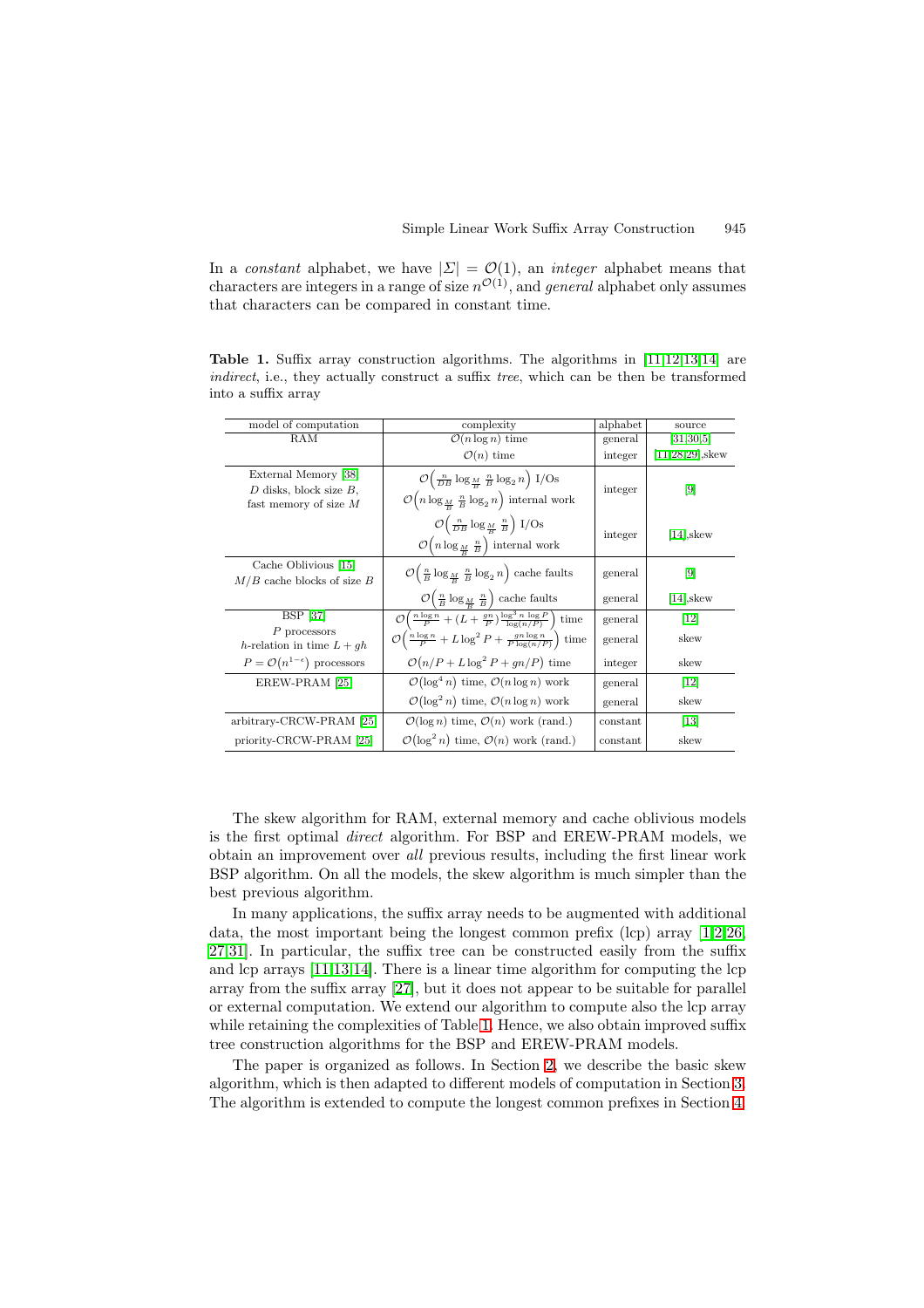## <span id="page-3-0"></span>**2 The Skew Algorithm**

For compatibility with C and because we use many modulo operations we start arrays at position 0. We use the abbreviations  $[a, b] = \{a, \ldots, b\}$  and  $s[a, b] =$  $[s[a], \ldots, s[b]]$  for a string or array s. Similarly,  $[a, b) = [a, b - 1]$  and  $s[a, b) =$  $s[a, b-1]$ . The operator ∘ is used for the concatenation of strings. Consider a string  $s = s[0, n)$  over the alphabet  $\Sigma = [1, n]$ . The suffix array SA contains the suffixes  $S_i = s[i, n)$  in sorted order, i.e., if  $SA[i] = j$  then suffix  $S_j$  has rank  $i + 1$  among the set of strings  $\{S_0, \ldots, S_{n-1}\}\$ . To avoid tedious special case treatments, we describe the algorithm for the case that  $n$  is a multiple of 3 and adopt the convention that all strings  $\alpha$  considered have  $\alpha[|\alpha|] = \alpha[|\alpha| + 1] = 0$ . The implementation in the Appendix fills in the remaining details. Figure 1 gives an example.



**Fig. 1.** The skew algorithm applied to  $s =$  mississippi.

The first and most time consuming step of the skew algorithm sorts the suffixes  $S_i$  with i mod  $3 \neq 0$  among themselves. To this end, it first finds lexicographic names  $s'_i \in [1, 2n/3]$  for the triples  $s[i, i + 2]$  with  $i \mod 3 \neq 0$ , i.e., numbers with the property that  $s'_i \leq s'_j$  if and only if  $s[i, i + 2] \leq s[j, j + 2]$ . This can be done in linear time by radix sort and scanning the sorted sequence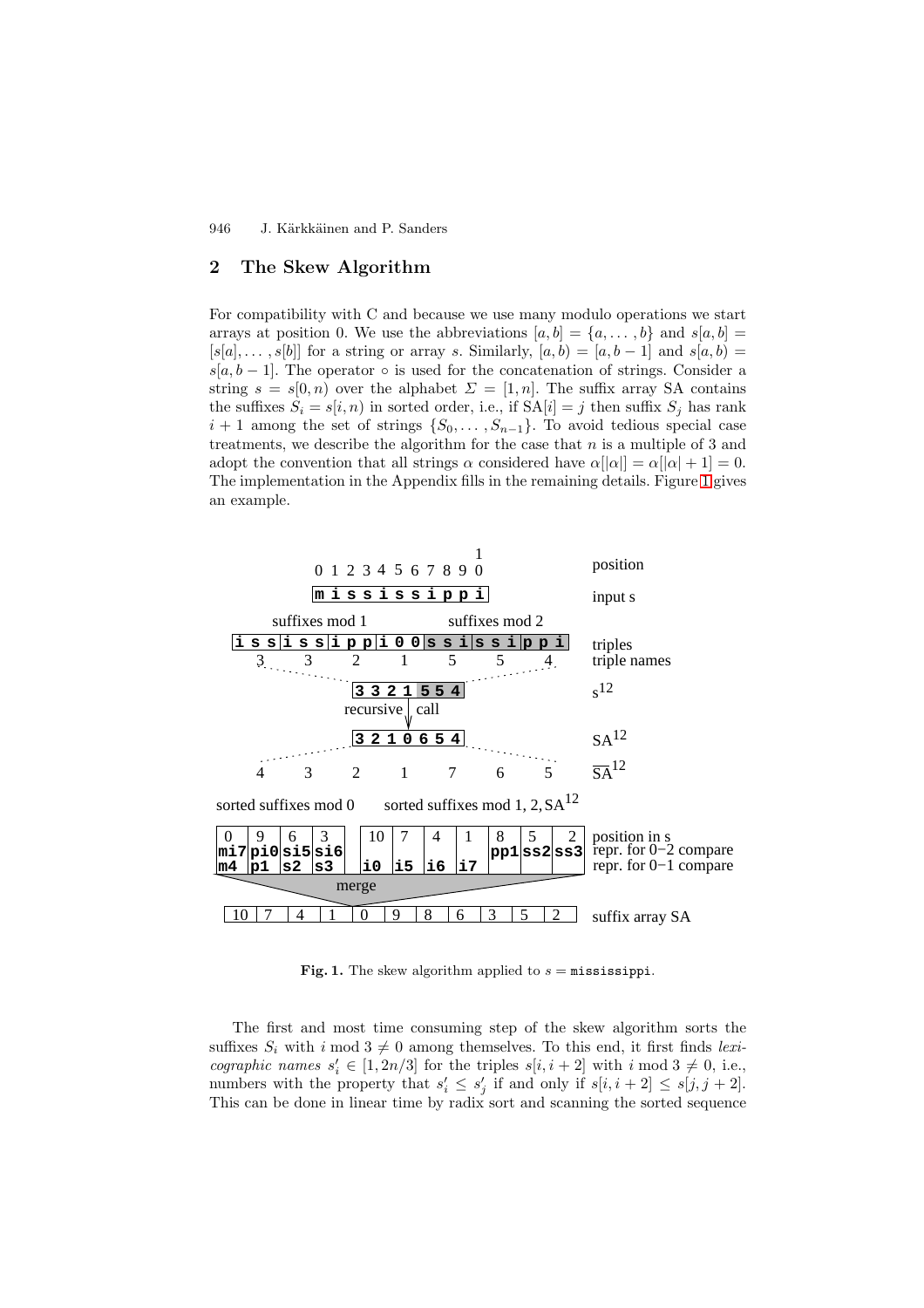<span id="page-4-0"></span>of triples — if triple  $s[i, i+2]$  is the k-th different triple appearing in the sorted sequence, we set  $s_i' = k$ .

If all triples get different lexicographic names, we are done with step one. Otherwise, the suffix array  $SA^{12}$  of the string

$$
s^{12} = [s'_i : i \bmod 3 = 1] \circ [s'_i : i \bmod 3 = 2]
$$

is computed recursively. Note that there can be no more lexicographic names than characters in  $s^{12}$  so that the alphabet size in a recursive call never exceeds the size of the string. The recursively computed suffix array  $SA^{12}$  represents the desired order of the suffixes  $S_i$  with  $i \mod 3 \neq 0$ . To see this, note that  $s^{12}[\frac{i-1}{3}, \frac{n}{3})$  for i mod 3 = 1 represents the suffix  $S_i = s[i, n) \circ [0]$  via lexicographic naming. The 0 characters at the end of s make sure that  $s^{12}[n/3 - 1]$  is unique in  $s^{12}$  so that it does not matter that  $s^{12}$  has additional characters. Similarly,  $s^{12}[\frac{n+i-2}{3}, \frac{2n}{3})$  for i mod 3 = 2 represents the suffix  $S_i = s[i, n) \circ [0, 0]$ .

The second step is easy. The suffixes  $S_i$  with i mod  $3 = 0$  are sorted by sorting the pairs  $(s[i], S_{i+1})$ . Since the order of the suffixes  $S_{i+1}$  is already implicit in  $SA^{12}$ , it suffices to stably sort those entries  $SA^{12}[j]$  that represent suffixes  $S_{i+1}$ , i mod  $3 = 0$ , with respect to s[i]. This is possible in linear time by a single pass of radix sort.

The skew algorithm is so simple because also the third step is quite easy. We have to merge the two suffix arrays to obtain the complete suffix array SA. To compare a suffix  $S_j$  with j mod  $3 = 0$  with a suffix  $S_i$  with i mod  $3 \neq 0$ , we distinguish two cases:

If i mod 3 = 1, we write  $S_i$  as  $(s[i], S_{i+1})$  and  $S_j$  as  $(s[j], S_{j+1})$ . Since  $i +$ 1 mod 3 = 2 and  $j + 1$  mod 3 = 1, the relative order of  $S_{j+1}$  and  $S_{i+1}$  can be determinded from their position in  $SA^{12}$ . This position can be determined in constant time by precomputing an array  $\overline{SA}^{12}$  with  $\overline{SA}^{12}[i] = j+1$  if  $SA^{12}[j] = i$ . This is nothing but a special case of lexicographic naming.<sup>1</sup>

Similarly, if i mod  $3 = 2$ , we compare the triples  $(s[i], s[i+1], S_{i+2})$  and  $(s[j], s[j+1], S_{j+2})$  replacing  $S_{i+2}$  and  $S_{j+2}$  by their lexicographic names in  $\overline{\text{SA}}^{12}$ 

The running time of the skew algorithm is easy to establish.

**Theorem 1.** The skew algorithm can be implemented to run in time  $\mathcal{O}(n)$ .

*Proof.* The execution time obeys the recurrence  $T(n) = \mathcal{O}(n) + T([2n/3]),$  $T(n) = \mathcal{O}(1)$  for  $n < 3$ . This recurrence has the solution  $T(n) = \mathcal{O}(n)$ .

### **3 Other Models of Computation**

**Theorem 2.** The skew algorithm can be implemented to achieve the following performance guarantees on advanced models of computation:

 $1 \overline{SA}^{12} - 1$  is also known as the *inverse suffix array* of  $SA^{12}$ .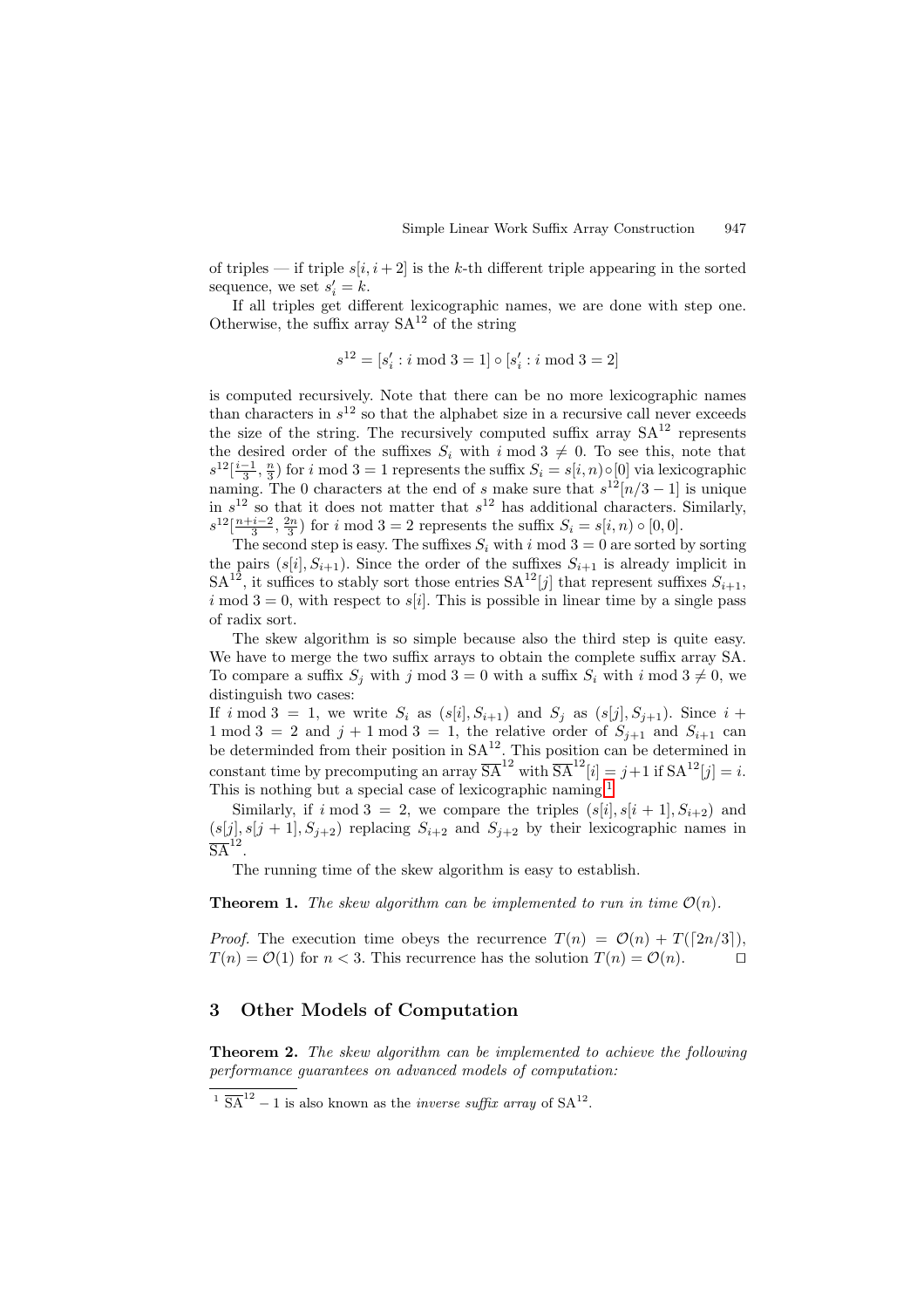| model of computation                                                           | complexity                                                                                                                                        | alphabet |
|--------------------------------------------------------------------------------|---------------------------------------------------------------------------------------------------------------------------------------------------|----------|
| External Memory [38]<br>$D$ disks, block size $B$ ,<br>fast memory of size $M$ | $\mathcal{O}\left(\frac{n}{DB}\log_{\frac{M}{B}}\frac{n}{B}\right)I/Os$<br>$\mathcal{O}\left(n\log_{\frac{M}{B}}\frac{n}{B}\right)$ internal work | integer  |
| Cache Oblivious [15]                                                           | $\mathcal{O}\left(\frac{n}{B}\log_{\frac{M}{B}}\frac{n}{B}\right)$ cache faults                                                                   | general  |
| <b>BSP</b> [37]<br>$P$ processors<br>h-relation in time $L + gh$               | $\mathcal{O}\left(\frac{n\log n}{P} + L\log^2 P + \frac{gn\log n}{P\log(n/P)}\right)$ time                                                        | general  |
| $P = \mathcal{O}(n^{1-\epsilon})$ processors                                   | $\mathcal{O}(n/P + L \log^2 P + gn/P)$ time                                                                                                       | integer  |
| EREW-PRAM [25]                                                                 | $\mathcal{O}(\log^2 n)$ time and $\mathcal{O}(n \log n)$ work                                                                                     | general  |
| priority-CRCW-PRAM [25]                                                        | $\mathcal{O}(\log^2 n)$ time and $\mathcal{O}(n)$ work (rand.)                                                                                    | constant |

Proof. **External Memory:** Sorting tuples and lexicographic naming is easily reduced to external memory integer sorting.  $I/O$  optimal deterministic<sup>2</sup> parallel disk sorting algorithms are well known [\[34,33\]](#page-10-0). We have to make a few remarks regarding internal work however. To achieve optimal internal work for all values of  $n, M$ , and  $B$ , we can use radix sort where the most significant digit has  $\lfloor \log M \rfloor - 1$  bits and the remaining digits have  $\lfloor \log M/B \rfloor$  bits. Sorting then starts with  $\mathcal{O}\left(\log_{M/B} n/M\right)$  data distribution phases that need linear work each and can be implemented using  $\mathcal{O}(n/DB)$  I/Os using the same I/O strategy as in [\[33\]](#page-10-0). It remains to stably sort the elements by their  $|\log M| - 1$  most significant bits. For this we can use the distribution based algorithm from [\[33\]](#page-10-0) directly. In the distribution phases, elements can be put into a bucket using a full lookup table mapping keys to buckets. Sorting buckets of size M can be done in linear time using a linear time internal algorithm.

**Cache Oblivious:** We use the comparison based model here since it is not known how to do cache oblivious integer sorting with  $\mathcal{O}(\frac{n}{B}\log_{M/B} \frac{n}{B})$  cache faults and  $o(n \log n)$  work. The result is an immediate corollary of the optimal comparison based sorting algorithm [\[15\]](#page-9-0).

**EREW PRAM:** We can use Cole's merge sort [\[8\]](#page-9-0) for sorting and merging. Lexicographic naming can be implemented using linear work and  $\mathcal{O}(\log P)$  time using prefix sums. After  $\Theta(\log P)$  levels of recursion, the problem size has reduced so far that the remaining subproblem can be solved on a single processor. We get an overall execution time of  $\mathcal{O}(n \log n / P + \log^2 P)$ .

**BSP:** For the case of many processors, we proceed as for the EREW-PRAM algorithm using the optimal comparison based sorting algorithm [\[19\]](#page-9-0) that takes time  $\mathcal{O}(n \log n/P + (gn/P + L) \frac{\log n}{\log(n/P)}).$ 

For the case of few processors, we can use a linear work sorting algorithm based on radix sort [\[7\]](#page-9-0) and a linear work merging algorithm [\[17\]](#page-9-0). The integer

<sup>2</sup> Simpler randomized algorithms with favorable constant factors are also available  $[10]$ .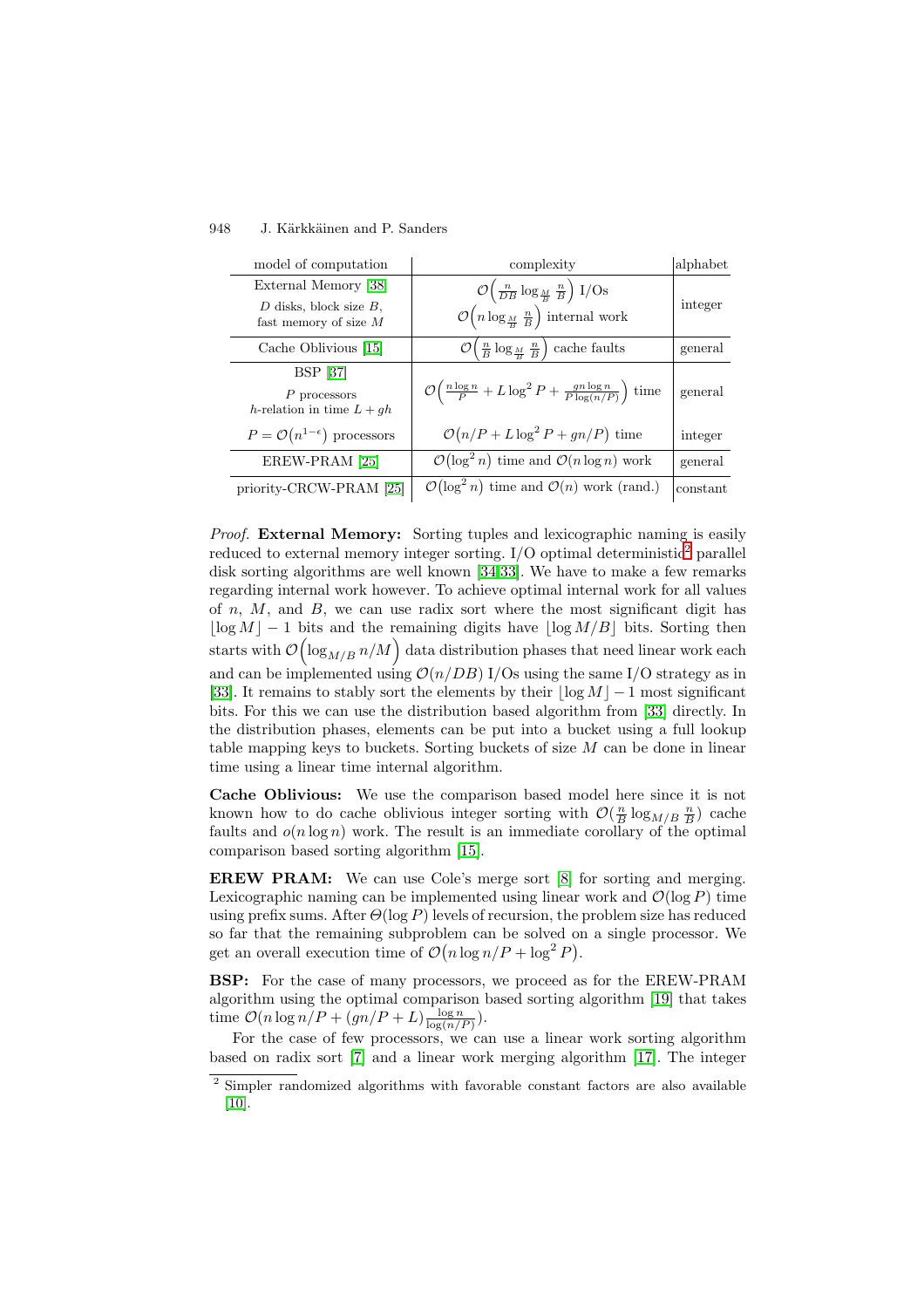<span id="page-6-0"></span>sorting algorithm remains applicable at least during the first  $\Theta(\log \log n)$  levels of recursion of the skew algorithm. Then we can afford to switch to a comparison based algorithm without increasing the overall amount of internal work.

**CRCW PRAM:** We employ the stable integer sorting algorithm [\[35\]](#page-10-0) that works in  $\mathcal{O}(\log n)$  time using linear work for keys with  $\mathcal{O}(\log \log n)$  bits. This algorithm can be used for the first  $\Theta(\log \log \log n)$  iterations. Then we can afford to switch to the algorithm [\[22\]](#page-9-0) that works for polynomial size keys at the price of being inefficient by a factor  $\mathcal{O}(\log \log n)$ . Lexicographic naming can be implemented by computing prefix sums using linear work and logarithmic time. Comparison based merging can be implemented with linear work and  $\mathcal{O}(\log n)$ time using  $[23]$ .

The resulting algorithms are simple except that they may use complicated subroutines for sorting to obtain theoretically optimal results. There are usually much simpler implementations of sorting that work well in practice although they may sacrifice determinism or optimality for certain combinations of parameters.

### **4 Longest Common Prefixes**

Let  $lcp(i, j)$  denote the length of the longest common prefix (lcp) of the suffixes  $S_i$  and  $S_j$ . The longest common prefix array LCP contains the lengths of the longest common prefixes of suffixes that are adjacent in the suffix array, i.e.,  $LCP[i] = \text{lcp}(SA[i], SA[i+1])$ . A well-known property of lcps is that for any  $0 \leq i < j < n$ ,

$$
lcp(i, j) = \min_{i \le k < j} LCP[k].
$$

Thus, if we preprocess LCP in linear time to answer range minimum queries in constant time [\[3,4](#page-8-0)[,24\]](#page-9-0), we can find the longest common prefix of any two suffixes in constant time.

We will show how the LCP array can be computed from the  $LCP^{12}$  array corresponding to  $SA^{12}$  in linear time. Let  $j = SA[i]$  and  $k = SA[i + 1]$ . We explain two cases; the others are similar.

First, assume that j mod  $3 = 1$  and k mod  $3 = 2$ , and let  $j' = (j - 1)/3$  and  $k' = (n+k-2)/3$  be the corresponding positions in  $s^{12}$ . Since j and k are adjacent in SA, so are j' and k' in  $SA^{12}$ , and thus  $\ell = \text{lcp}^{12}(j', k') = \text{LCP}^{12}[\overline{SA}^{12}[j'] - 1].$ Then  $LCP[i] = \text{lcp}(j, k) = 3\ell + \text{lcp}(j + 3\ell, k + 3\ell)$ , where the last term is at most 2 and can be computed in constant time by character comparisons.

As the second case, assume j mod  $3 = 0$  and k mod  $3 = 1$ . If  $s[j] \neq s[k]$ ,  $LCP[i] = 0$  and we are done. Otherwise,  $LCP[i] = 1 + \text{lcp}(j + 1, k + 1)$ , and we can compute  $\text{lcp}(j+1, k+1)$  as above as  $3\ell + \text{lcp}(j+1+3\ell, k+1+3\ell)$ , where  $\ell = \text{lcp}^{12}(j', k')$  with  $j' = ((j + 1) - 1)/3$ ,  $k' = (n + (k + 1) - 2)/3$ . An additional complication is that, unlike in the first case,  $j+1$  and  $k+1$  may not be adjacent in SA, and consequently, j' and k' may not be adjacent in  $SA^{12}$ . Thus we have to compute  $\ell$  by performing a range minimum query in  $LCP^{12}$  instead of a direct lookup. However, this is still constant time.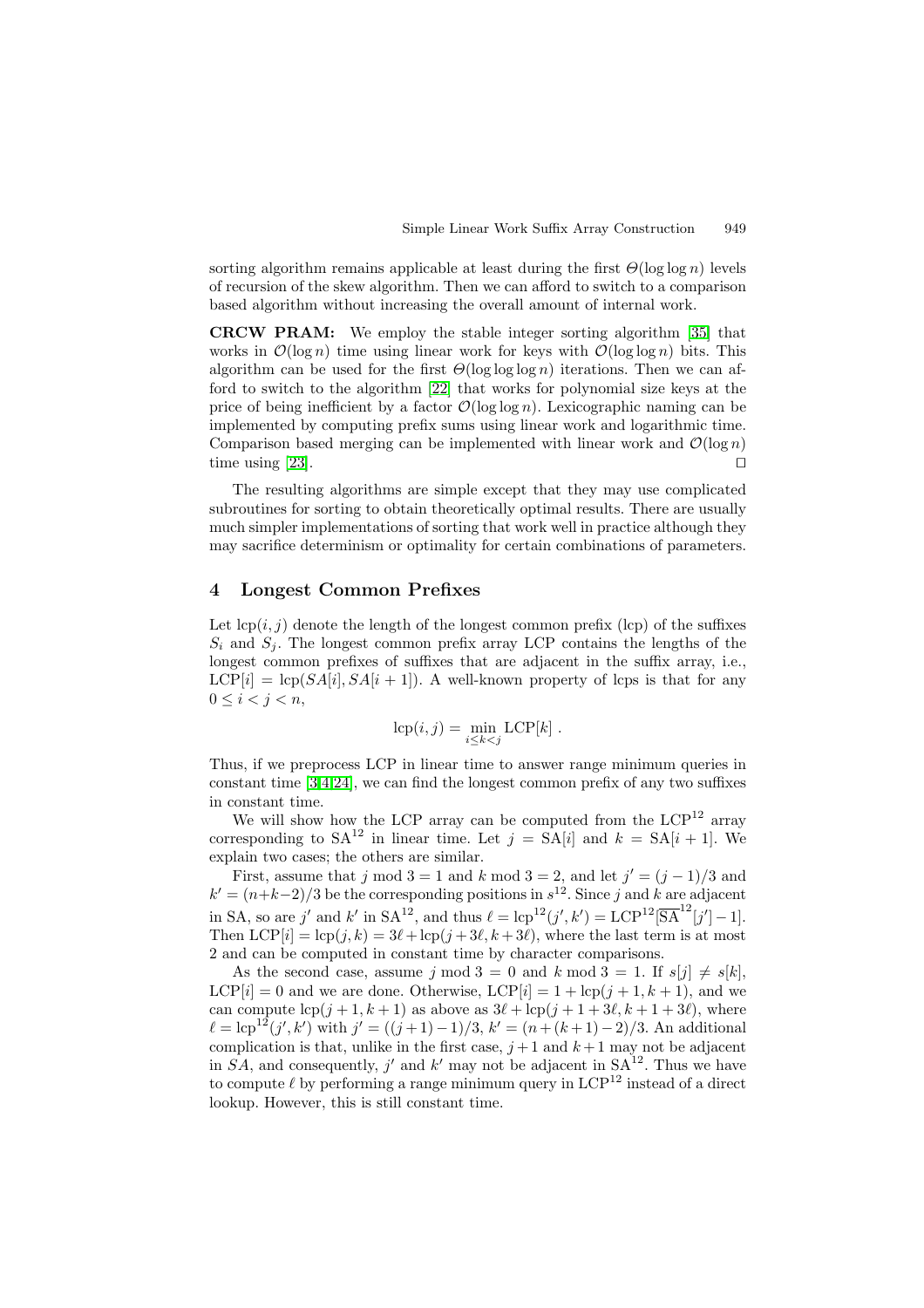**Theorem 3.** The extended skew algorithm computing both SA and LCP can be implemented to run in linear time.

To obtain the same extension for other models of computation, we need to show how to answer  $\mathcal{O}(n)$  range minimum queries on LCP<sup>12</sup>. We can take advantage of the balanced distribution of the range minimum queries shown by the following property.

**Lemma 1.** No suffix is involved in more than two lcp queries at the top level of the extended skew algorithm.

*Proof.* Let  $S_i$  and  $S_j$  be two suffixes whose lcp  $\text{lcp}(i, j)$  is computed to find the lcp of the suffixes  $S_{i-1}$  and  $S_{j-1}$ . (The other case that lcp(i, j) is needed for the lcp of  $S_{i-2}$  and  $S_{j-2}$  is similar.) Then  $S_{i-1}$  and  $S_{j-1}$  are lexicographically adjacent suffixes and  $s[i-1] = s[j-1]$ . Thus, there cannot be another suffix  $S_k$ ,  $S_i < S_k < S_j$ , with  $s[k-1] = s[i-1]$ . This shows that a suffix can be involved in lcp queries only with its two lexicographically nearest neighbors that have the same preceding character.

We describe a simple algorithm for answering the range minimum queries that can be easily adapted to the models of Theorem [2.](#page-4-0) It is based on the ideas in [\[3,4\]](#page-8-0) (which are themselves based on earlier results).

The LCP<sup>12</sup> array is divided into blocks of size  $log n$ . For each block [a, b], precompute and store the following data:

- **−** For all  $i \in [a, b]$ , a log *n*-bit vector  $Q_i$  that identifies all  $j \in [a, i]$  such that  $LCP^{12}[j] < \min_{k \in [j+1,i]} LCP^{12}[k].$
- **−** For all  $i \in [a, b]$ , the minimum values over the ranges  $[a, i]$  and  $[i, b]$ .
- The minimum for all ranges that end just before or begin just after  $[a, b]$  and contain exactly a power of two full blocks.

If a range  $[i, j]$  is completely inside a block, its minimum can be found with the help of  $Q_i$  in constant time (see [\[3\]](#page-8-0) for details). Otherwise, [i, j] can be covered with at most four of the ranges whose minimum is stored, and its minimum is the smallest of those minima.

**Theorem 4.** The extended skew algorithm computing both SA and LCP can be implemented to achieve the complexities of Theorem [2.](#page-4-0)

Proof. (Outline) **External Memory and Cache Oblivious:** The range minimum algorithm can be implemented with sorting and scanning.

**Parallel models:** The blocks in the range minima data structure are distributed over the processors in the obvious way. Preprocessing range minima data structures reduces to local operations and a straightforward computation proceeding from shorter to longer ranges. Lemma 1 ensures that queries are evenly balanced over the data structure.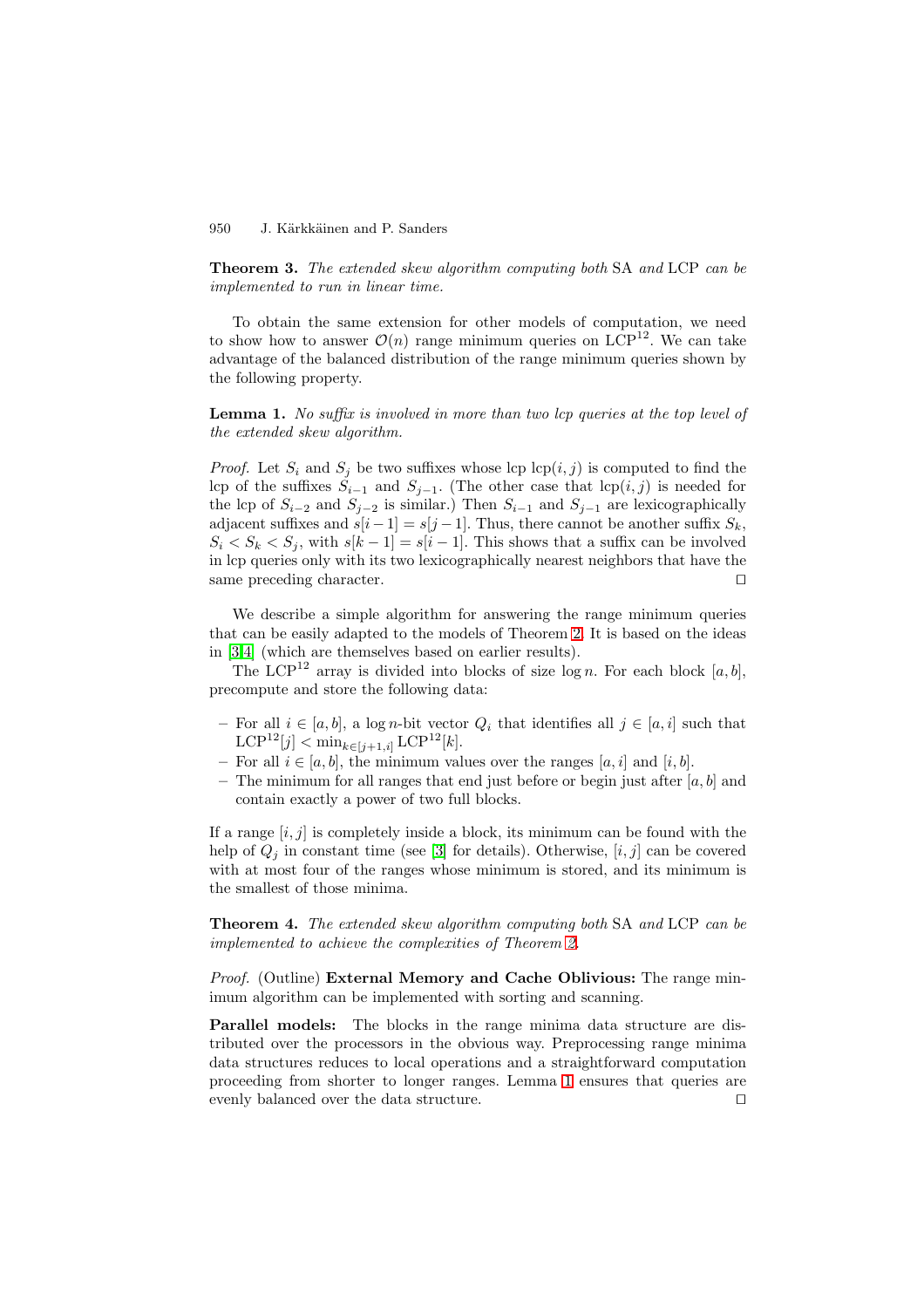#### <span id="page-8-0"></span>**5 Discussion**

The skew algorithm is a simple and asymptotically efficient direct algorithm for suffix array construction that is easy to adapt to various models of computation. We expect that it is a good starting point for actual implementations, in particular on parallel machines and for external memory.

The key to the algorithm is the use of suffixes  $S_i$  with  $i \mod 3 \in \{1,2\}$  in the first, recursive step, which enables simple merging in the third step. There are other choices of suffixes that would work. An interesting possibility, for example, is to take suffixes  $S_i$  with i mod  $7 \in \{3, 5, 6\}$ . Some adjustments to the algorithm are required (sorting the remaining suffixes in multiple groups and performing a multiway merge in the third step) but the main ideas still work. In general, a suitable choice is a periodic set of positions according to a *difference cover*. A difference cover D modulo v is a set of integers in the range  $[0, v)$  such that, for all  $i \in [0, v)$ , there exist  $j, k \in D$  such that  $i \equiv k - j \pmod{v}$ . For example  $\{1, 2\}$ is a difference cover modulo 3 and  $\{3, 5, 6\}$  is a difference cover modulo 7, but {1} is not a difference cover modulo 2. Any nontrivial difference cover modulo a constant could be used to obtain a linear time algorithm. Difference covers and their properties play a more central role in the suffix array construction algorithm in [5], which runs in  $\mathcal{O}(n \log n)$  time using sublinear extra space in addition to the string and the suffix array.

An interesting theoretical question is whether there are faster CRCW-PRAM algorithms for direct suffix array construction. For example, there are very fast algorithms for padded sorting, list sorting and approximate prefix sums [\[22\]](#page-9-0) that could be used for sorting and lexicographic naming in the recursive calls. The result would be some kind of suffix list or padded suffix array that could be converted into a suffix array in logarithmic time.

### **References**

- 1. M. I. Abouelhoda, S. Kurtz, and E. Ohlebusch. The enhanced suffix array and its applications to genome analysis. In Proc. 2nd Workshop on Algorithms in Bioinformatics, volume 2452 of LNCS, pages 449–463. Springer, 2002.
- 2. M. I. Abouelhoda, E. Ohlebusch, and S. Kurtz. Optimal exact string matching based on suffix arrays. In Proc. 9th Symposium on String Processing and Information Retrieval, volume 2476 of LNCS, pages 31–43. Springer, 2002.
- 3. S. Alstrup, C. Gavoille, H. Kaplan, and T. Rauhe. Nearest common ancestors: A survey and a new distributed algorithm. In Proc. 14th Annual Symposium on Parallel Algorithms and Architectures, pages 258–264. ACM, 2002.
- 4. M. A. Bender and M. Farach-Colton. The LCA problem revisited. In Proc. 4th Latin American Symposium on Theoretical INformatics, volume 1776 of LNCS, pages 88–94. Springer, 2000.
- 5. S. Burkhardt and J. Kärkkäinen. Fast lightweight suffix array construction and checking. In Proc. 14th Annual Symposium on Combinatorial Pattern Matching. Springer, June 2003. To appear.
- 6. M. Burrows and D. J. Wheeler. A block-sorting lossless data compression algorithm. Technical Report 124, SRC (digital, Palo Alto), May 1994.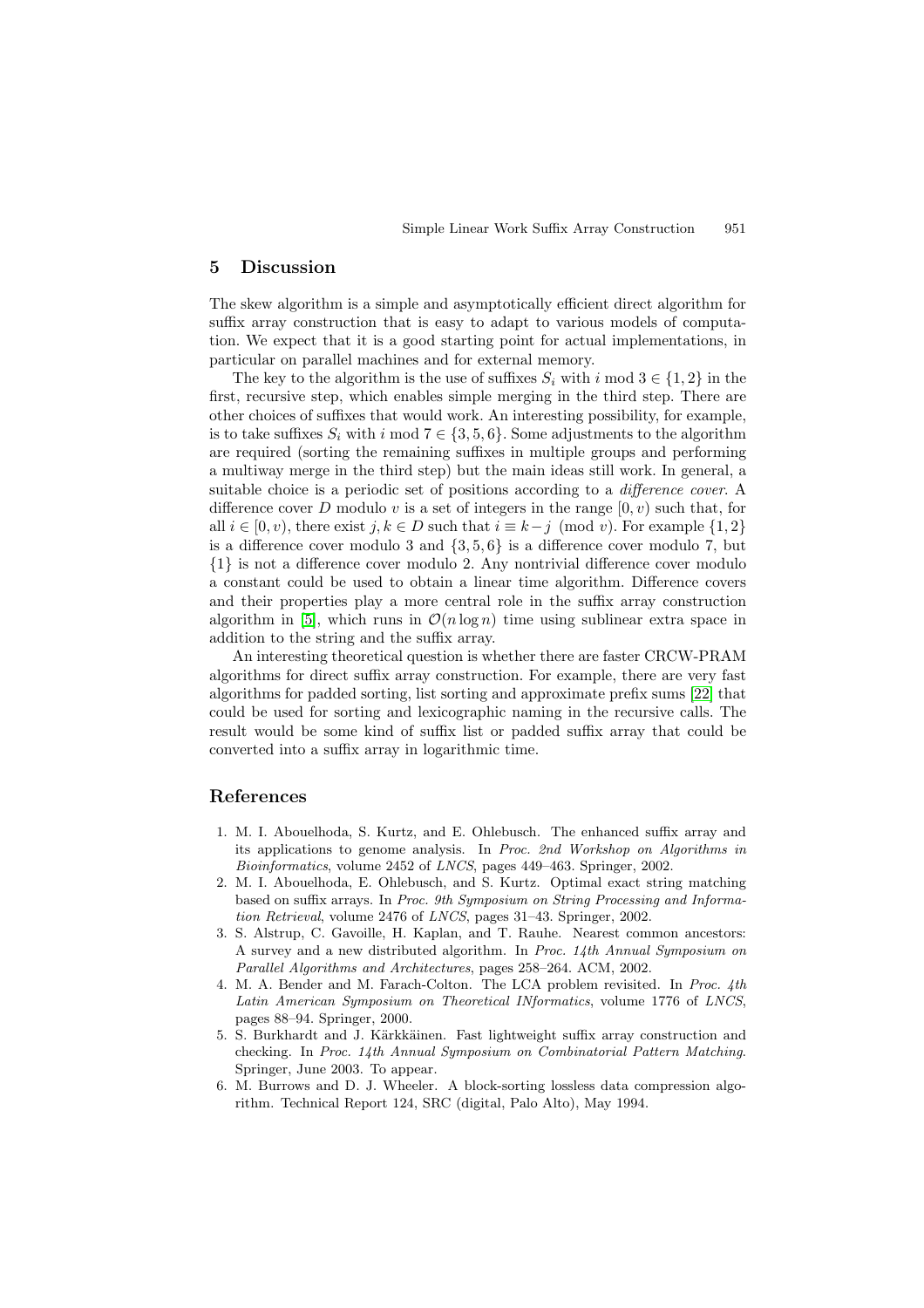- <span id="page-9-0"></span>7. A. Chan and F. Dehne. A note on coarse grained parallel integer sorting. Parallel Processing Letters, 9(4):533–538, 1999.
- 8. R. Cole. Parallel merge sort. SIAM J. Comput., 17(4):770–785, 1988.
- 9. A. Crauser and P. Ferragina. Theoretical and experimental study on the construction of suffix arrays in external memory. Algorithmica, 32(1):1–35, 2002.
- 10. R. Dementiev and P. Sanders. Asynchronous parallel disk sorting. In Proc. 15th Annual Symposium on Parallelism in Algorithms and Architectures. ACM, 2003. To appear.
- 11. M. Farach. Optimal suffix tree construction with large alphabets. In Proc. 38th Annual Symposium on Foundations of Computer Science, pages 137–143. IEEE, 1997.
- 12. M. Farach, P. Ferragina, and S. Muthukrishnan. Overcoming the memory bottleneck in suffix tree construction. In Proc. 39th Annual Symposium on Foundations of Computer Science, pages 174–183. IEEE, 1998.
- 13. M. Farach and S. Muthukrishnan. Optimal logarithmic time randomized suffix tree construction. In Proc. 23th International Conference on Automata, Languages and Programming, pages 550–561. IEEE, 1996.
- 14. M. Farach-Colton, P. Ferragina, and S. Muthukrishnan. On the sorting-complexity of suffix tree construction. J. ACM, 47(6):987–1011, 2000.
- 15. M. Frigo, C. E. Leiserson, H. Prokop, and S. Ramachandran. Cache-oblivious algorithms. In Proc. 40th Annual Symposium on Foundations of Computer Science, pages 285–298. IEEE, 1999.
- 16. N. Futamura, S. Aluru, and S. Kurtz. Parallel suffix sorting. In Proc. 9th International Conference on Advanced Computing and Communications, pages 76–81. Tata McGraw-Hill, 2001.
- 17. A. V. Gerbessiotis and C. J. Siniolakis. Merging on the BSP model. Parallel Computing, 27:809–822, 2001.
- 18. G. Gonnet, R. Baeza-Yates, and T. Snider. New indices for text: PAT trees and PAT arrays. In W. B. Frakes and R. Baeza-Yates, editors, Information Retrieval: Data Structures & Algorithms. Prentice-Hall, 1992.
- 19. M. T. Goodrich. Communication-efficient parallel sorting. SIAM J. Comput., 29(2):416–432, 1999.
- 20. R. Grossi and G. F. Italiano. Suffix trees and their applications in string algorithms. Rapporto di Ricerca CS-96-14, Università "Ca' Foscari" di Venezia, Italy, 1996.
- 21. D. Gusfield. Algorithms on Strings, Trees, and Sequences: Computer Science and Computational Biology. Cambridge University Press, 1997.
- 22. T. Hagerup and R. Raman. Waste makes haste: Tight bounds for loose parallel sorting. In Proc. 33rd Annual Symposium on Foundations of Computer Science, pages 628–637. IEEE, 1992.
- 23. T. Hagerup and C. Rüb. Optimal merging and sorting on the EREW-PRAM. Information Processing Letters, 33:181–185, 1989.
- 24. D. Harel and R. E. Tarjan. Fast algorithms for finding nearest common ancestors. SIAM J. Comput., 13:338–355, 1984.
- 25. J. Jájá. An Introduction to Parallel Algorithms. Addison Wesley, 1992.
- 26. J. Kärkkäinen. Suffix cactus: A cross between suffix tree and suffix array. In Z. Galil and E. Ukkonen, editors, Proc. 6th Annual Symposium on Combinatorial Pattern Matching, volume 937 of LNCS, pages 191–204. Springer, 1995.
- 27. T. Kasai, G. Lee, H. Arimura, S. Arikawa, and K. Park. Linear-time longestcommon-prefix computation in suffix arrays and its applications. In Proc. 12th Annual Symposium on Combinatorial Pattern Matching, volume 2089 of LNCS, pages 181–192. Springer, 2001.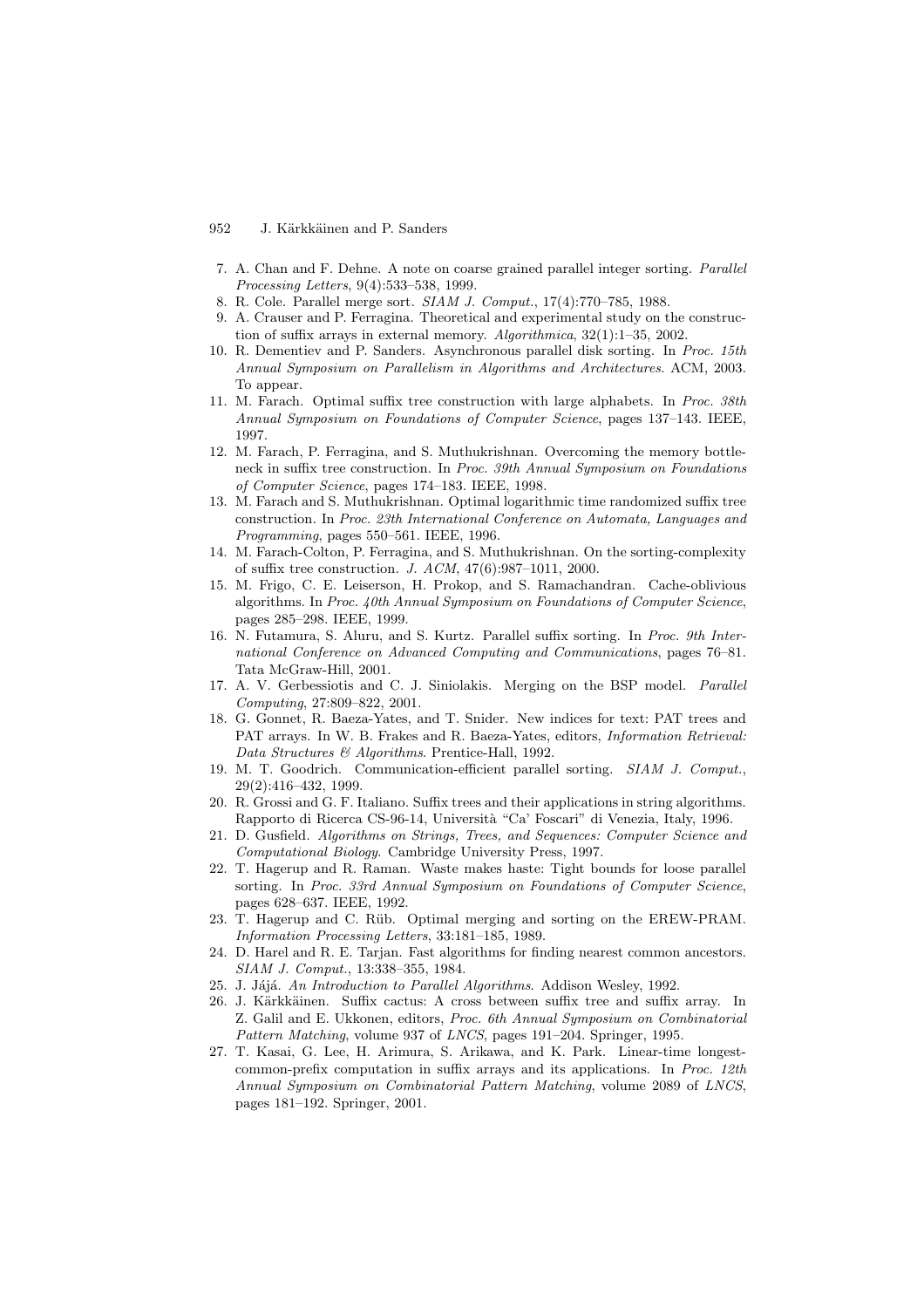- <span id="page-10-0"></span>28. D. K. Kim, J. S. Sim, H. Park, and K. Park. Linear-time construction of suffix arrays. In Proc. 14th Annual Symposium on Combinatorial Pattern Matching. Springer, June 2003. To appear.
- 29. P. Ko and S. Aluru. Space efficient linear time construction of suffix arrays. In Proc. 14th Annual Symposium on Combinatorial Pattern Matching. Springer, June 2003. To appear.
- 30. N. J. Larsson and K. Sadakane. Faster suffix sorting. Technical report LU-CS-TR:99-214, Dept. of Computer Science, Lund University, Sweden, 1999.
- 31. U. Manber and G. Myers. Suffix arrays: A new method for on-line string searches. SIAM J. Comput., 22(5):935–948, Oct. 1993.
- 32. E. M. McCreight. A space-economic suffix tree construction algorithm. J. ACM, 23(2):262–272, 1976.
- 33. M. H. Nodine and J. S. Vitter. Deterministic distribution sort in shared and distributed memory multiprocessors. In Proc. 5th Annual Symposium on Parallel Algorithms and Architectures, pages 120–129. ACM, 1993.
- 34. M. H. Nodine and J. S. Vitter. Greed sort: An optimal sorting algorithm for multiple disks. J. ACM, 42(4):919–933, 1995.
- 35. S. Rajasekaran and J. H. Reif. Optimal and sublogarithmic time randomized parallel sorting algorithms. SIAM J. Comput., 18(3):594–607, 1989.
- 36. E. Ukkonen. On-line construction of suffix trees. Algorithmica, 14(3):249–260, 1995.
- 37. L. G. Valiant. A bridging model for parallel computation. Commun. ACM, 22(8):103–111, Aug. 1990.
- 38. J. S. Vitter and E. A. M. Shriver. Algorithms for parallel memory, I: Two level memories. Algorithmica, 12(2/3):110–147, 1994.
- 39. P. Weiner. Linear pattern matching algorithm. In Proc. 14th Symposium on Switching and Automata Theory, pages 1–11. IEEE, 1973.

# **A Source Code**

The following C++ file contains a complete linear time implementation of suffix array construction. This code strives for conciseness rather than for speed — it has only 50 lines not counting comments, empty lines, and lines with a bracket only. A driver program can be found at

```
http://www.mpi-sb.mpg.de/˜sanders/programs/suffix/.
```

```
inline bool leq(int a1, int a2, int b1, int b2) // lexicographic order
{ return(a1 < b1 || a1 == b1 && a2 <= b2 ; } // for pairs
inline bool leq(int a1, int a2, int a3, int b1, int b2, int b3)
\{ return(a1 < b1 || a1 == b1 && leq(a2,a3, b2,b3)); } // and triples
// stably sort a[0..n-1] to b[0..n-1] with keys in 0..K from r
static void radixPass(int* a, int* b, int* r, int n, int K)
{// count occurrences
 \intint* c = new int[K + 1]; // counter array
 for (int i = 0; i \le K; i^{++}) c[i] = 0; // reset counters
```

```
for (int i = 0; i < n; i++) c[r[a[i]]]++; // count occurrences
for (int i = 0, sum = 0; i \le K; i++) // exclusive prefix sums
{ int t = c[i]; c[i] = sum; sum += t; }
```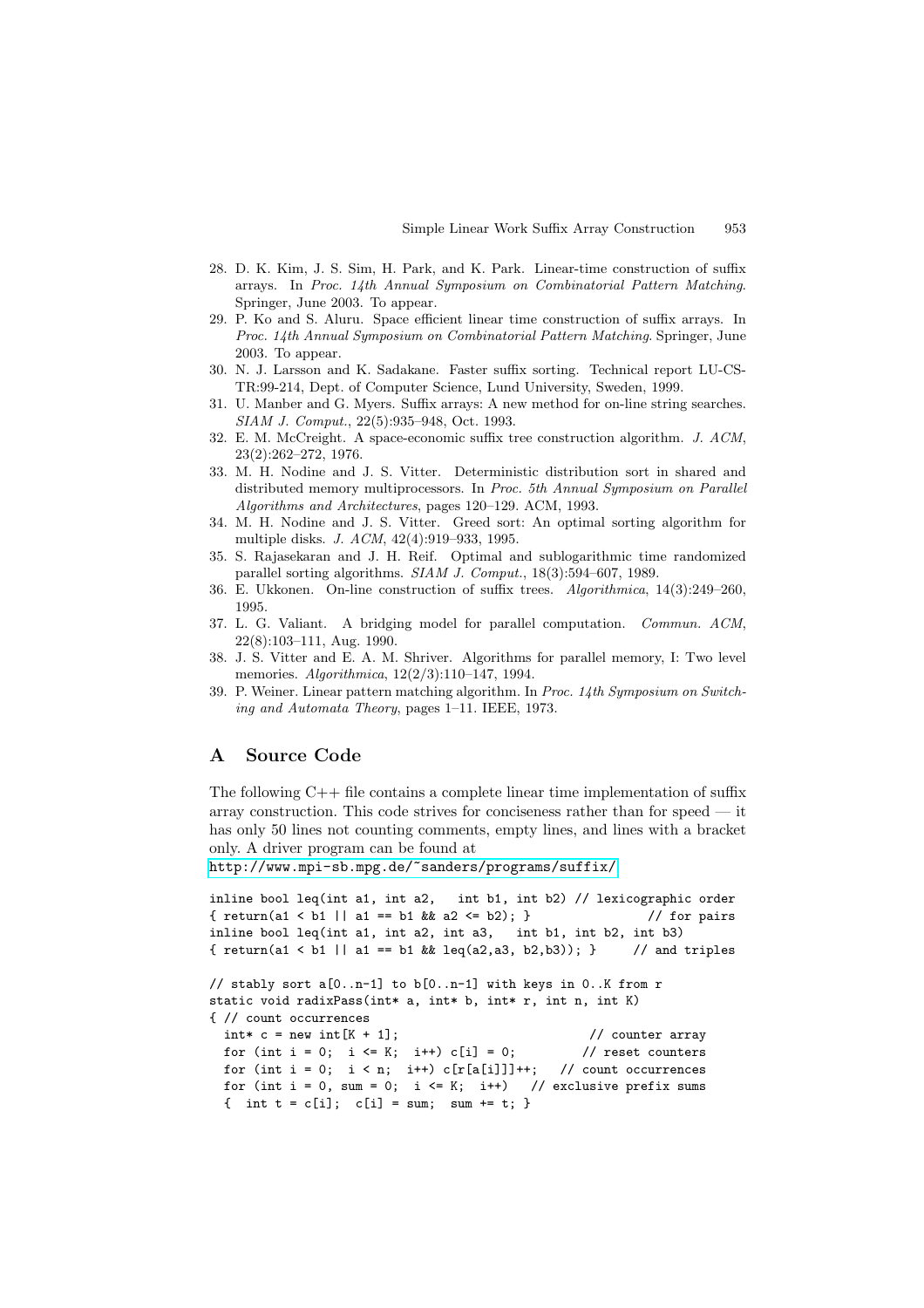```
for (int i = 0; i < n; i++) b[c[r[a[i]]]+] = a[i]; // sort
 delete [] c;
}
// find the suffix array SA of s[0..n-1] in {1..K}ˆn
// require s[n]=s[n+1]=s[n+2]=0, n>=2void suffixArray(int* s, int* SA, int n, int K) {
  int n0=(n+2)/3, n1=(n+1)/3, n2=n/3, n02=n0+n2;
  int* s12 = new int[n02 + 3]; s12[n02]= s12[n02+1]= s12[n02+2]=0;
  int* SA12 = new int[n02 + 3]; SA12[n02]=SA12[n02+1]=SA12[n02+2]=0;
  \text{int} * s0 = \text{new int}[n0];int* SAO = new int[n0];
 // generate positions of mod 1 and mod 2 suffixes
 // the "+(n0-n1)" adds a dummy mod 1 suffix if n\%3 == 1for (int i=0, j=0; i < n+(n0-n1); i++) if (i%3 != 0) s12[j++] = i;
 // lsb radix sort the mod 1 and mod 2 triples
 radixPass(s12 , SA12, s+2, n02, K);
 radixPass(SA12, s12 , s+1, n02, K);
 radixPass(s12 , SA12, s , n02, K);
 // find lexicographic names of triples
  int name = 0, c0 = -1, c1 = -1, c2 = -1;
  for (int i = 0; i < n02; i++) {
   if (s[SA12[i]] != c0 || s[SA12[i]+1] != c1 || s[SA12[i]+2] != c2)
   {\{ name++; c0 = s[SA12[i]]; c1 = s[SA12[i]+1]; c2 = s[SA12[i]+2]; } \}if (SA12[i] % 3 == 1) { s12[SA12[i]/3] = name; } // left halfelse {s12[SA12[i]/3 + n0] = name; } // right half
  }
 // recurse if names are not yet unique
  if (name \leq n02) {
   suffixArray(s12, SA12, n02, name);
   // store unique names in s12 using the suffix array
   for (int i = 0; i < n02; i++) s12[SA12[i]] = i + 1;
  } else // generate the suffix array of s12 directly
   for (int i = 0; i < n02; i++) SA12[s12[i] - 1] = i;
 // stably sort the mod 0 suffixes from SA12 by their first character
 for (int i=0, j=0; i < n02; i++) if (SA12[i] < n0) s0[j++] = 3*SA12[i];
 radixPass(s0, SA0, s, n0, K);
 // merge sorted SA0 suffixes and sorted SA12 suffixes
  for (int p=0, t=n0-n1, k=0; k < n; k++) {
#define GetI() (SA12[t] < n0 ? SA12[t] * 3 + 1 : (SA12[t] - n0) * 3 + 2)int i = GetI(); // pos of current offset 12 suffix
    int j = SAO[p]; // pos of current offset 0 suffix
    if (SA12[t] < n0 ? // different compares for mod 1 and mod 2 suffixes
        leq(s[i], s12[SA12[t] + n0], s[j], s12[j/3]):
```